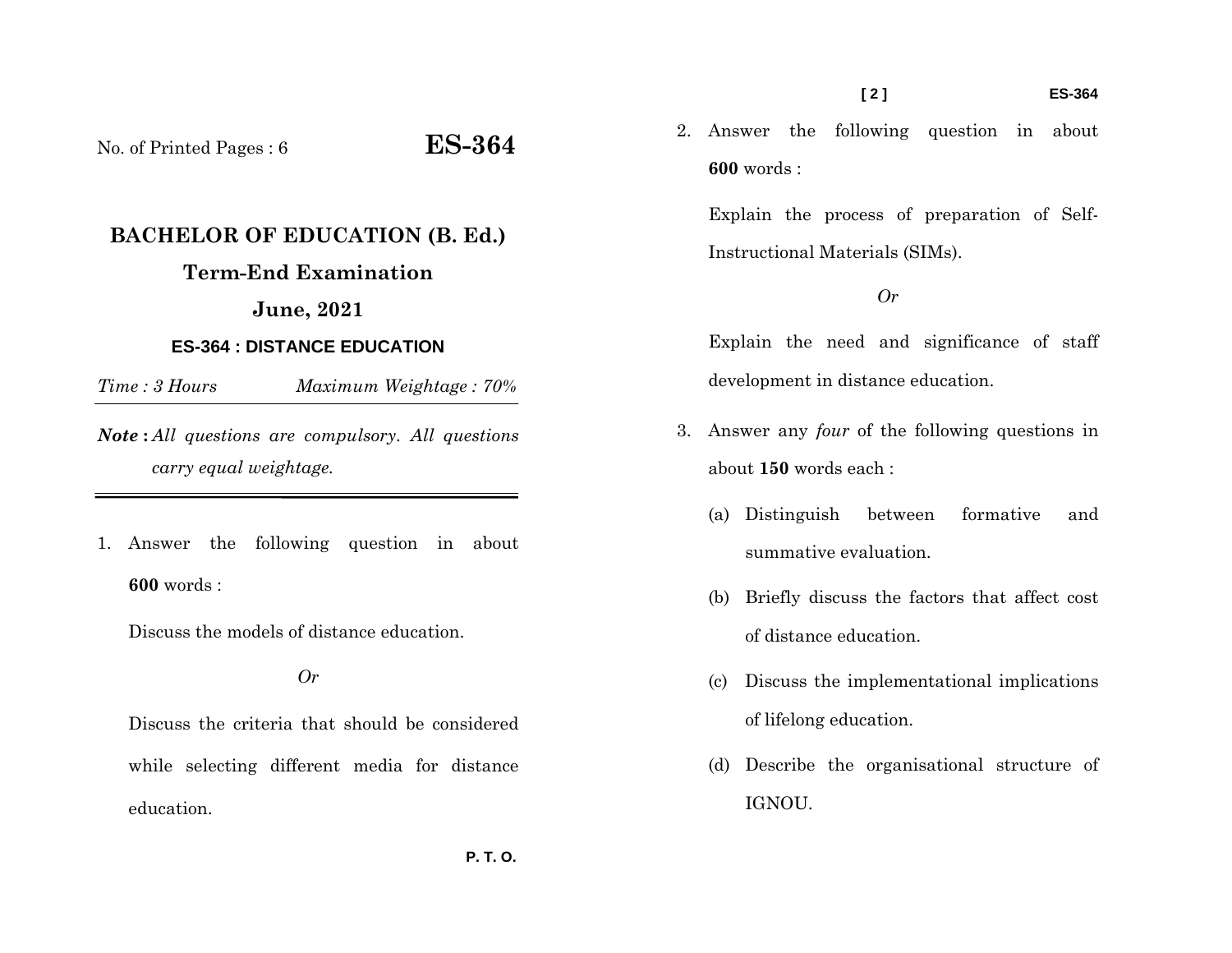#### $[3]$ **ES-364**

- (e) How are assignments monitored in distance education?
- Describe different levels of communication  $(f)$ in distance education.
- 4. Answer the following question in about  $600$  words:

What are the major issues of management of distance education? Give suggestions as to how these issues can be addressed.

शिक्षा में स्नातक उपाधि कार्यक्रम (बी. एड.)

**ES-364** 

**ES-364** 

 $[4]$ 

सत्रांत परीक्षा

जून, 2021

ई.एस.-364: दूरस्थ शिक्षा

अधिकतम भारिता : 70% समय : 3 घण्टे

- **नोट** : सभी प्रश्न अनिवार्य हैं। सभी प्रश्नों की भारिता समान है।
- 1. निम्नलिखित प्रश्न का उत्तर लगभग 600 शब्दों में दीजिए :

दूरस्थ शिक्षा के प्रतिमानों का वर्णन कीजिए।

## अथवा

दुरस्थ शिक्षा में विभिन्न माध्यमों का चयन करते समय

अपनाए जाने वाले मानदंडों की चर्चा कीजिए।